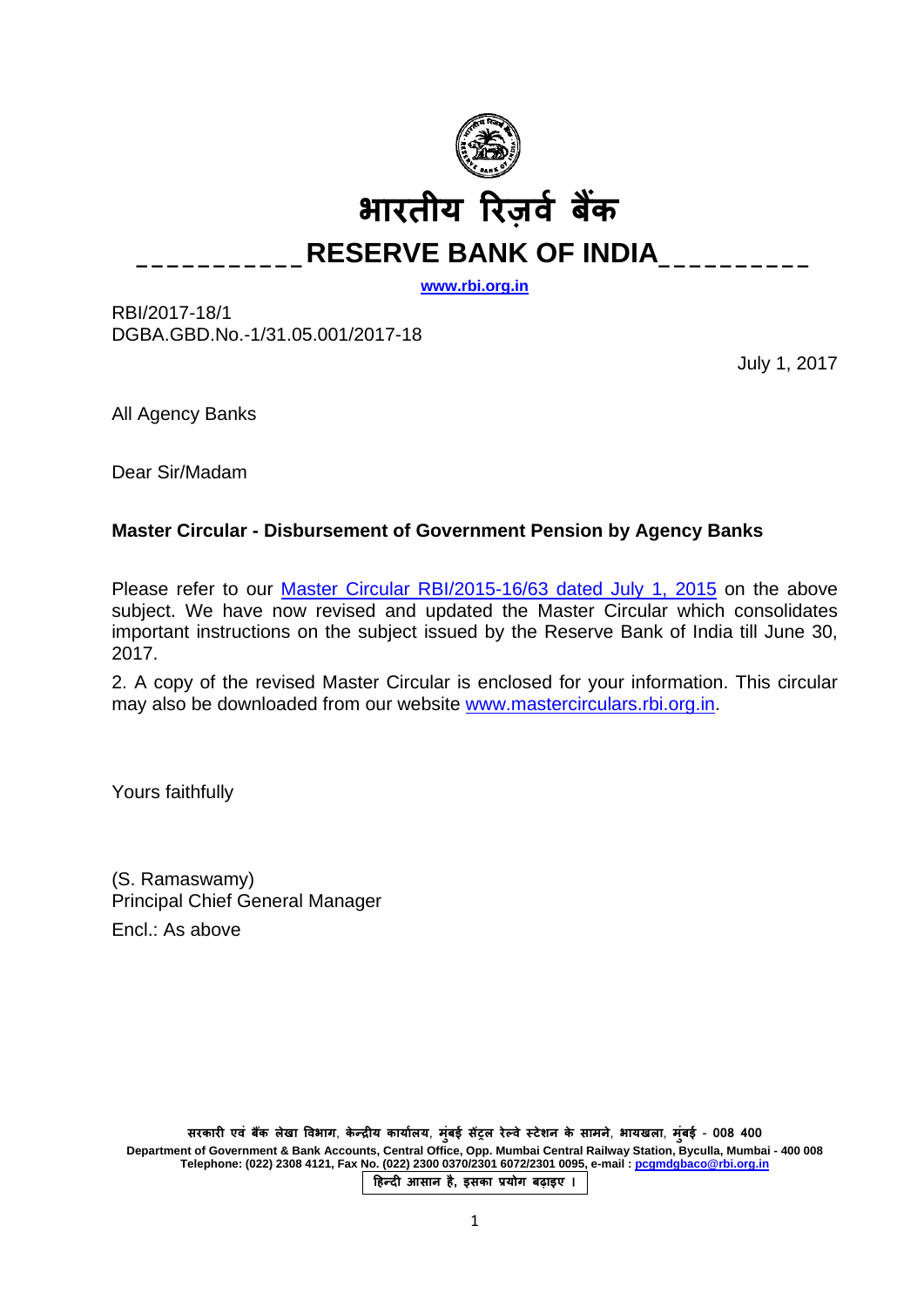# **Master Circular – Disbursement of Government Pension by Agency Banks**

# **Introduction**

Payment of pension to retired government employees, including payment of basic pension, increased Dearness Relief (DR), and other benefits as and when announced by the governments, is governed by the relevant schemes prepared by concerned Ministries/Departments of the Government of India and State Governments. This Master Circular consolidates important instructions on the subject issued by the Reserve Bank till June 30, 2017. It does not replace or supersede such existing government instructions. In case of any doubt or apparent contradiction, agency banks may be guided by the relevant government instructions. Various circulars issued in this connection by the Reserve Bank of India are summarised hereunder for information.

#### **General Instructions**

#### **Government orders on DR, etc. on websites**

2. In order to obviate the time lag between issue of DR orders and payment of DR to the beneficiary and to render expeditious service to senior citizens, the following action is required to be taken:

- (a) As soon as the sanction of Dearness Relief at revised rates is received from Ministry of Finance, orders for payment of Dearness Relief to pensioners at revised rates are issued and the copies of such orders are immediately sent to Heads of all Agency Banks by e-mail as well as by FAX with instructions to take necessary action for expeditious payment of Dearness Relief.
- (b) The orders are put on website of Ministry of Personnel, Public Grievance and Pensions [\(http://www.persmin.nic.in\)](http://www.persmin.nic.in/)
- (c) Copies of orders are also sent by post to Heads of all Agency Banks and published in leading newspapers by Indian Banks' Association.
- (d) Pension paying agency banks should act on the copies of the orders supplied by Government to the Head Offices and/or Regional Offices of authorised banks in the State headquarters or hosted on the website of the State Government.
- (e) The Controlling Offices/ Head Offices of agency banks should closely monitor and supervise timely and correct disbursement of Government pension to eligible pensioners.

#### **Nomination**

3. With a view to avoiding inconvenience to pensioners, all pension paying branches to accept Nomination Forms 'A' or 'B' as the case may be, submitted by Central Civil/Railway pensioners for the payment of arrears of pension to the heir(s).

4. In the case of Central Civil and Railway pensioners, the pension paying banks should endorse the names of nominees as per nomination forms 'A' and 'B' on the front page of the pass book and the branches may be advised to ensure that the procedure laid down in Schemes for disbursement of pension to pensioners by public sector banks are followed scrupulously.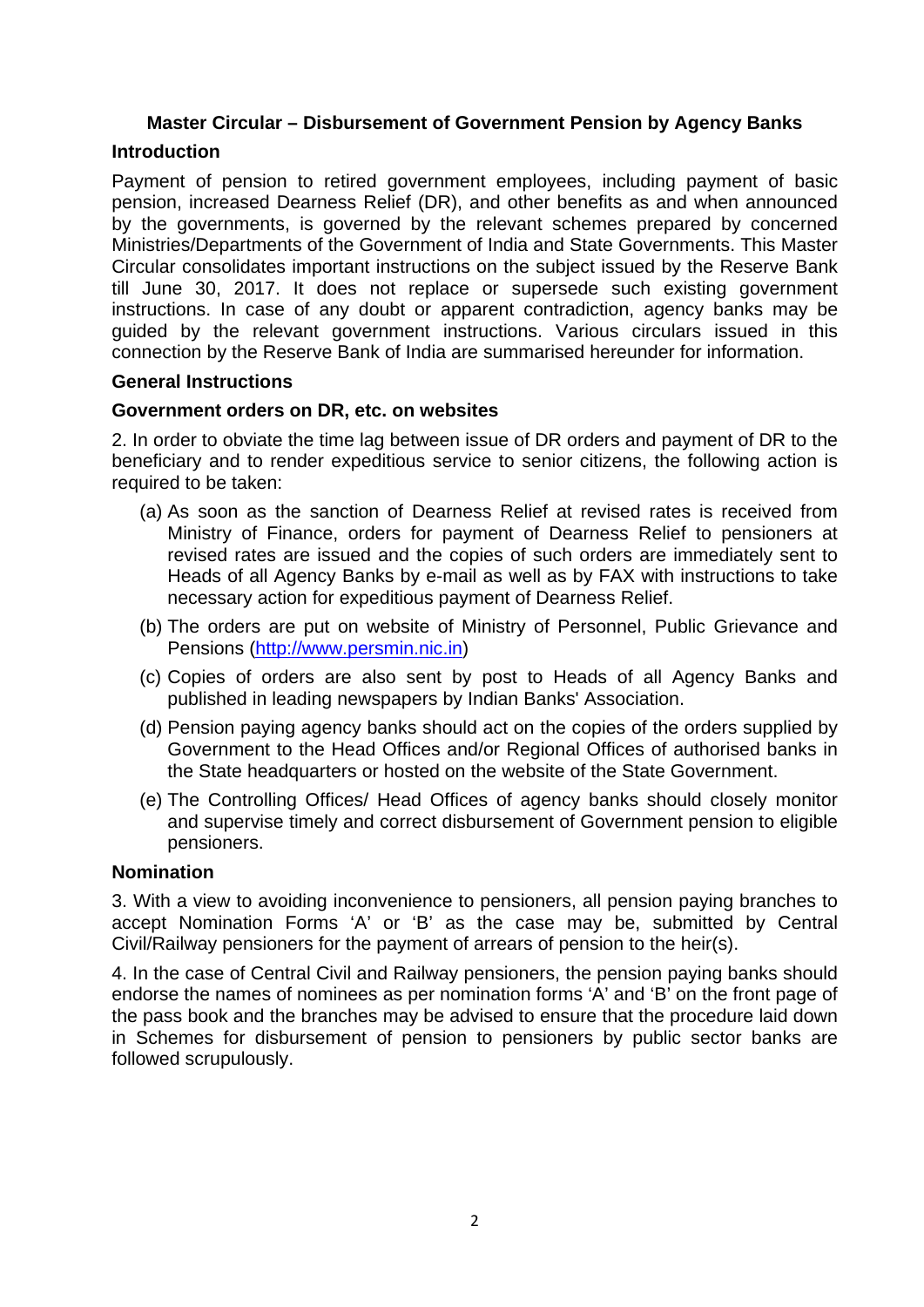# **All India Service officers retiring from Government of India**

5. The accounting procedure to be followed for payment of pension to All India Service Officers retiring from Government of India while on Central Deputation is given below:

- (a) PPO number for All India Service Pensioners would incorporate, besides the 12 digit numeric component used for Central Civil pensioner, a prefix indicating the service and the state cadre to which the pensioner belongs. A sample PPO number for an IAS Officer of Punjab cadre would be – IAS/Pb/438840400191.
- (b) All India Service Pensioners will have the option to draw pension only through the authorised banks.
- (c) The Special Seal Authority (SSA) issued by the CPAO would be in blue colour to distinguish it from authorities issued for Central Civil pensioners. In addition, the authority will indicate the State Government to which the payment is debitable.
- (d) One copy of the SSA will be sent to the concerned Accountant General for information and record.
- (e) The concerned paying branches of the bank, after following the necessary procedure for identifying the pensioner, would release the payment and add the name of All India Service Pensioner to the scrolls prepared for State Government Pensioners to be routed for reimbursement to the reimbursing branches of the Reserve Bank/ State Bank as the case may be. Such scrolls are NOT being handled under Single Window System of pension reimbursement for Central Government Civil Pensioners and should not therefore be sent to CPAO.
- (f) The reimbursing branches would follow the procedure for the State Government Pensioners and send advice to Reserve Bank, CAS, Nagpur and the corresponding scrolls to the concerned Accountant General.
- (g) The RBI, CAS, Nagpur would debit the concerned State Government Account as per the procedure.

#### **Credit of pension to joint account**

6. Various Central Government Ministries and State Governments have modified the scheme for payment of pension permitting credit of pension also to a joint account operated by pensioner with his/her spouse in whose favour an authorisation for family pension exists in the Pension Payment Order (PPO). The joint account of the pensioner with the spouse could be operated either by 'Former or Survivor' or 'Either or Survivor' basis subject to the following terms and conditions:

- (a) Once pension has been credited to a pensioner's bank account, the liability of the government/bank ceases. No further liability arises, even if the spouse wrongly draws the amount.
- (b) As pension is payable only during the life of a pensioner, his/her death shall be intimated to the bank at the earliest and in any case within one month of the demise, so that the bank does not continue crediting monthly pension to the joint account with the spouse, after the death of the pensioner. If, however, any amount has been wrongly credited to the joint account, it shall be recoverable from the joint account and/or any other account held by the pensioner/spouse either individually or jointly. The legal heirs, successors, executors, etc., shall also be liable to refund any amount, which has been wrongly credited to the joint account.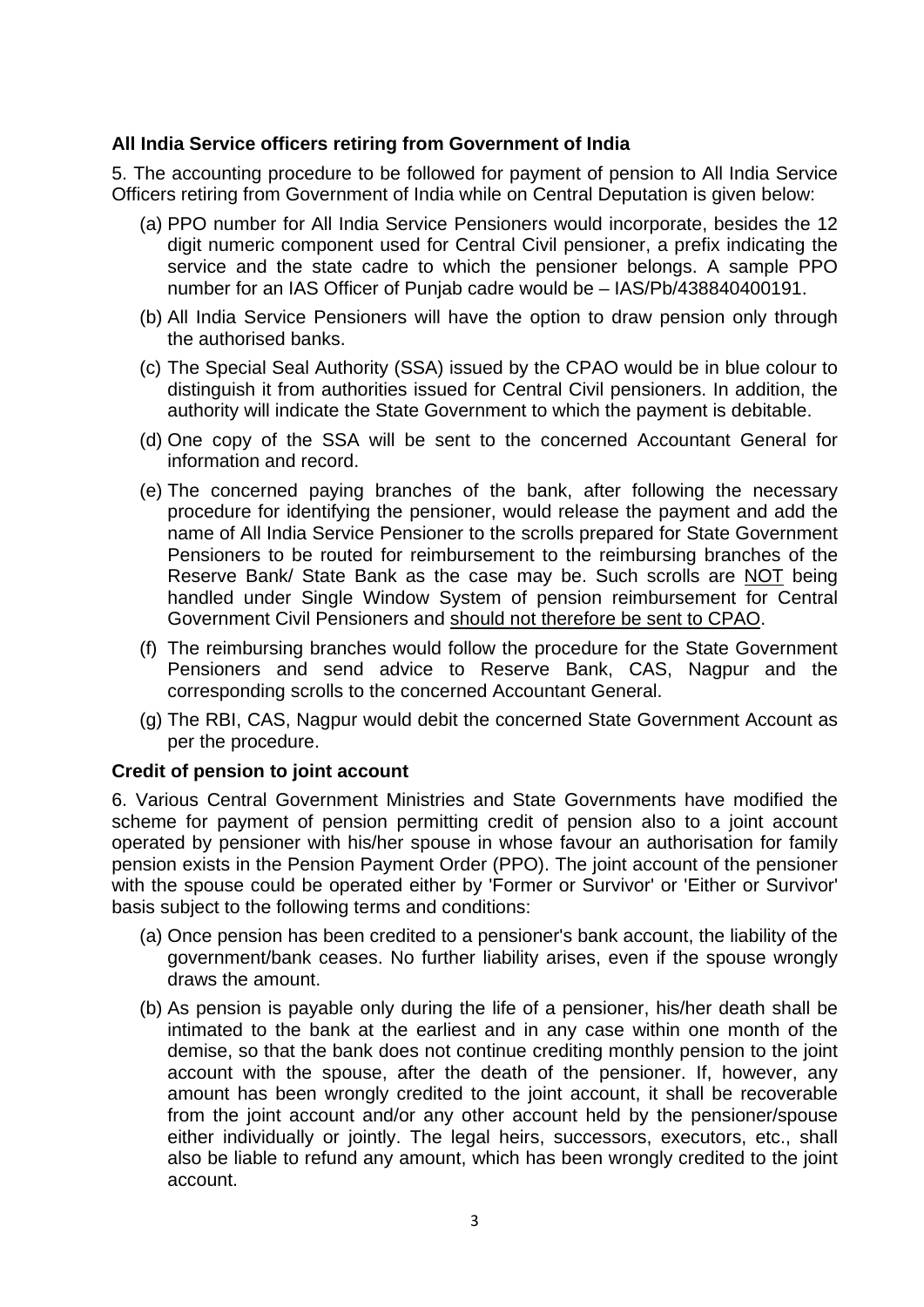(c) Payment of Arrears of Pension (Nomination) Rules 1983 would continue to be applicable to a Joint Account with the pensioner's spouse. This implies that if there is an 'accepted nomination' in accordance with rules 5 and 6 of these Rules, arrears mentioned in the rules shall be payable to the nominee.

7. Existing pensioners desiring to get their pension credited to a joint account as indicated above are required to submit an application to the bank branch, from where they are presently drawing pension in the prescribed form. This would also be signed by the pensioner's spouse in token of having accepted the terms and conditions laid down by the Ministry/Government concerned. The facility is applicable to existing / future pensioners.

8. The scheme of some states/ministries add that opening of joint account with any other person for credit of pension, except the spouse in whose favour family pension is authorised in the PPO, shall not be permissible. Family pensioners are also not covered under the revised scheme. For specific details, the scheme of each individual Ministry/State Government may be examined.

# **Recording of PPO Number in the passbook of Pensioners / Family Pensioners**

9. It has been decided to record the PPO number in all the pension passbooks of the pensioners/family pensioners issued to them. This is to alleviate the difficulties reported by pensioners/family pensioners to get duplicate Pension Payment Orders (PPO) in case of missing of original PPO, transfer of pension account from one bank/branch to another bank/branch, commencement of family pension to spouse or dependent children after the death of pensioner, etc. in the absence of ready availability of PPO numbers. Necessary instructions in this regard have already been issued to all authorised banks by the Central Pension Accounting Office vide their [Office](http://cpao.nic.in/pdf/CPAO_Tech_clarification_p_pw_2014-15.pdf)  [Memorandum CPAO/Tech/Clarifications/P&PW/2014-15/426-497 dated September 17,](http://cpao.nic.in/pdf/CPAO_Tech_clarification_p_pw_2014-15.pdf)  [2014](http://cpao.nic.in/pdf/CPAO_Tech_clarification_p_pw_2014-15.pdf) and [Office of Principal Controller of Defence Accounts \(Pension\) vide their](http://pcdapension.nic.in/6cpc/Circular-185.pdf)  [Circular No.185 dated November 28, 2016.](http://pcdapension.nic.in/6cpc/Circular-185.pdf) All agency banks are advised to record the PPO numbers on the passbook of pensioners/family pensioners.

# **Issue of Pension Slip**

10. It has been decided by Central Pension Accounting Office (CPAO)/Ministry of Defence/Railway and various State Governments to issue pension slips to their pensioners including family pensioners. Accordingly, pension slips as per the prescribed format are to be issued to these pensioners/family pensioners at the commencement of pension and thereafter, whenever there is a change in quantum of pension. Both halves of the Pension Payment Order (PPO) would also need to be updated. All agency banks were advised to issue suitable instructions to their pension paying branches.

# **Staggering of pension payments**

11. Payment of pension only on the last day of the month causes much hardship to pensioners as they have to wait in queue for a long time to collect their pension. As per instructions issued in 1995, agency banks were advised to spread disbursal of pension over the last four working days of the month, except for the month of March, which will continue to be credited on or after the first working day of April.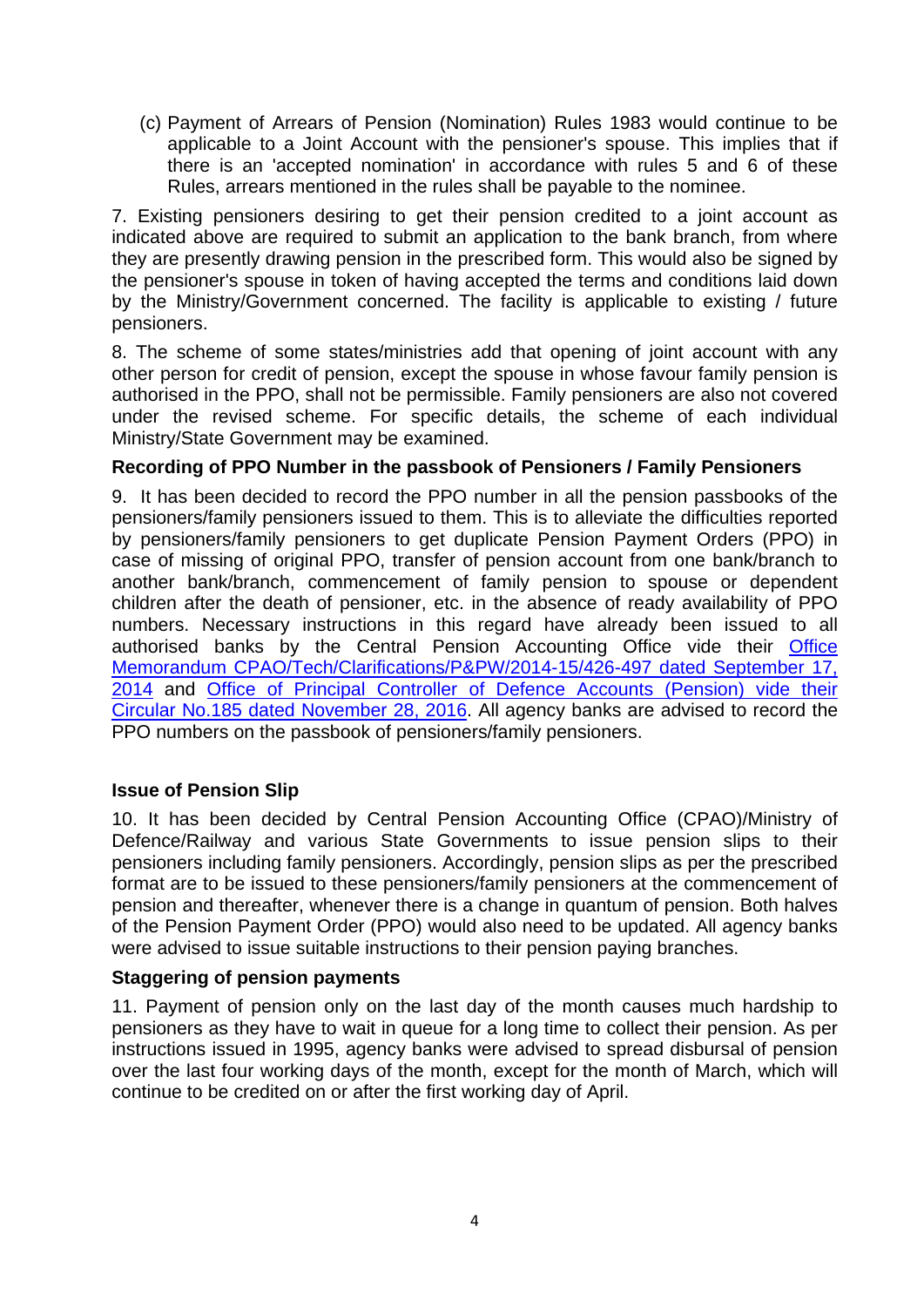# **Recovery of excess/wrong payment made to a pensioner**

12. Details of the uniform procedure evolved for recovery of excess/wrong payments made to pensioners drawing pensions under the Scheme for payment of pension to Central /Civil/Defence/Railways pensioners through agency banks, are given below:

a) As soon as the excess/wrong payment made to a pensioner comes to the notice of the paying branch, the branch should adjust the same against the amount standing to the credit to the pensioner's account to the extent possible including lumpsum arrears payment.

b) If the entire amount of overpayment cannot be adjusted from the account, the pensioner may be asked to pay forthwith the balance amount of overpayment.

c) In case the pensioner expresses his inability to pay the amount, the same may be adjusted from the future pension payments to be made to the pensioners. For recovering the overpayment made to pensioner from his future pension payment in instalments 1/3rd of net (pension + relief) payable each month may be recovered unless the pensioner concerned gives consent in writing to pay a higher instalment amount.

d) If the overpayment cannot be recovered from the pensioner due to his death or discontinuance of pension then action has to be taken as per the letter of undertaking given by the pensioner under the scheme.

e) The pensioner may also be advised about the details of over payment/wrong payment and mode of its recovery.

# **Refund of excess pension payment to Government**

13. Whenever any excess / overpayment is detected the entire amount thereof should be credited to the Government account in lump sum immediately when the excess/overpayment is due to an error on the part of the agency bank. If the excess/wrong payment to the pensioner is due to errors committed by the government, they may take up the matter with the full particulars of the cases with respective Government Department for a quick resolution of the matter. However, this must be a time bound exercise and the government authority's acknowledgement to this effect must be kept on the bank's record. The banks may take up such cases with government departments without reference to the Reserve Bank of India.

# **Withdrawal of pension by old/ sick/ disabled/ incapacitated pensioners**

14. In order to take care of problems/ difficulties faced by sick and disabled pensioners in withdrawal of pension / family pension from the banks, agency banks may categorise such pensioners as under:

- Pensioner who is too ill to sign a cheque / unable to be physically present in the bank
- Pensioner who is not only unable to be physically present in the bank but also not even able to put his/her thumb impression on the cheque/ withdrawal form due to certain physical defect / incapacity.

15. With a view to enabling such old/sick/incapacitated pensioners to operate their accounts, banks may follow the procedure as under: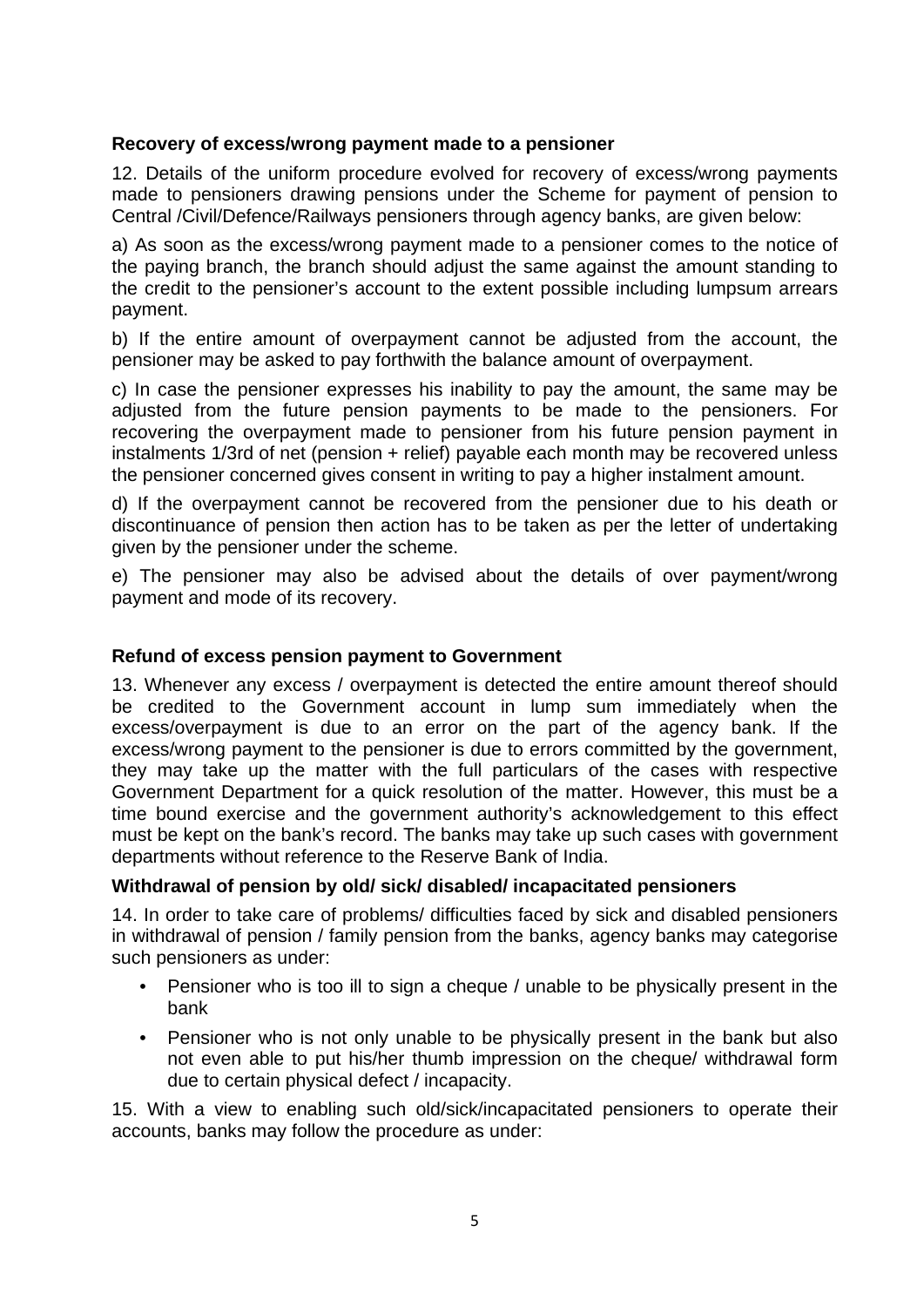- Wherever thumb or toe impression of the old/sick pensioner is obtained, it should be identified by two independent witnesses known to the bank, one of whom should be a responsible bank official.
- Where the pensioner cannot even put his/her thumb/ toe impression and also would not be able to be physically present in the bank, a mark can be obtained on the cheque/withdrawal form, which should be identified by two independent witnesses, one of whom should be a responsible bank official.

Accordingly, the agency banks are requested to instruct their branches to display the instructions issued in this regard on their notice board so that sick and disabled pensioners could make full use of these facilities. Banks are also advised to sensitise staff members in the matter and to refer to the FAQs on pension disbursement hosted on our website [www.rbi.org.in](https://rbi.org.in/) in case of any doubt.

# **Reimbursement of pension payments**

16. Link branches of agency banks may submit reimbursement claims to Reserve Bank of India, Public Accounts Departments/ Central Accounts Section, Nagpur for Central/State Government pension payments.

#### **Continuation of either or survivor pension account after death of pensioner**

17. All agency banks disbursing Central Government pension have been advised that in case the spouse (Family pensioner) opts for existing joint account for credit of family pension, banks should not insist on opening a new account when the spouse is the survivor and having a joint account with the pensioner and in whose favour an authorisation for payment of family pension exists in the Pension Payment Order (PPO).

# **Digital Life Certificate**

18. As per the present pension scheme, pensioners are required to furnish a life certificate to the pension disbursing bank every year in November. In view of the difficulties faced by pensioners in submission of these certificates, and in order to alleviate these difficulties, the Government of India has since launched "Jeevan Pramaan", a digital life certificate based on Aadhaar Biometric Authentication on November 10, 2014. In order to facilitate Jeevan Pramaan, a web portal (jeevanpramaan.gov.in) was launched on November 10, 2014. All agency banks disbursing government pension may take necessary steps to implement and benefit from the scheme and issue necessary instructions to all their branches concerned and dealing staff. They are requested to work towards creating awareness about this facility amongst their pensioner customers through their branches, websites and other means. Banks may also suitably amend the FAQs on pension payments.

19. There have been complaints that life certificates submitted over the counter of pension paying branches are misplaced causing delay in payment of monthly pensions. In order to alleviate the hardships faced by pensioners, agency banks were instructed to mandatorily issue duly signed acknowledgements. They were also requested to consider entering the receipt of life certificates in their CBS and issue a system generated acknowledgement which would serve the twin purpose of acknowledgement as well as real time updation of records.

# **Payment of Central Civil Pension**

(a) Pension Payment Orders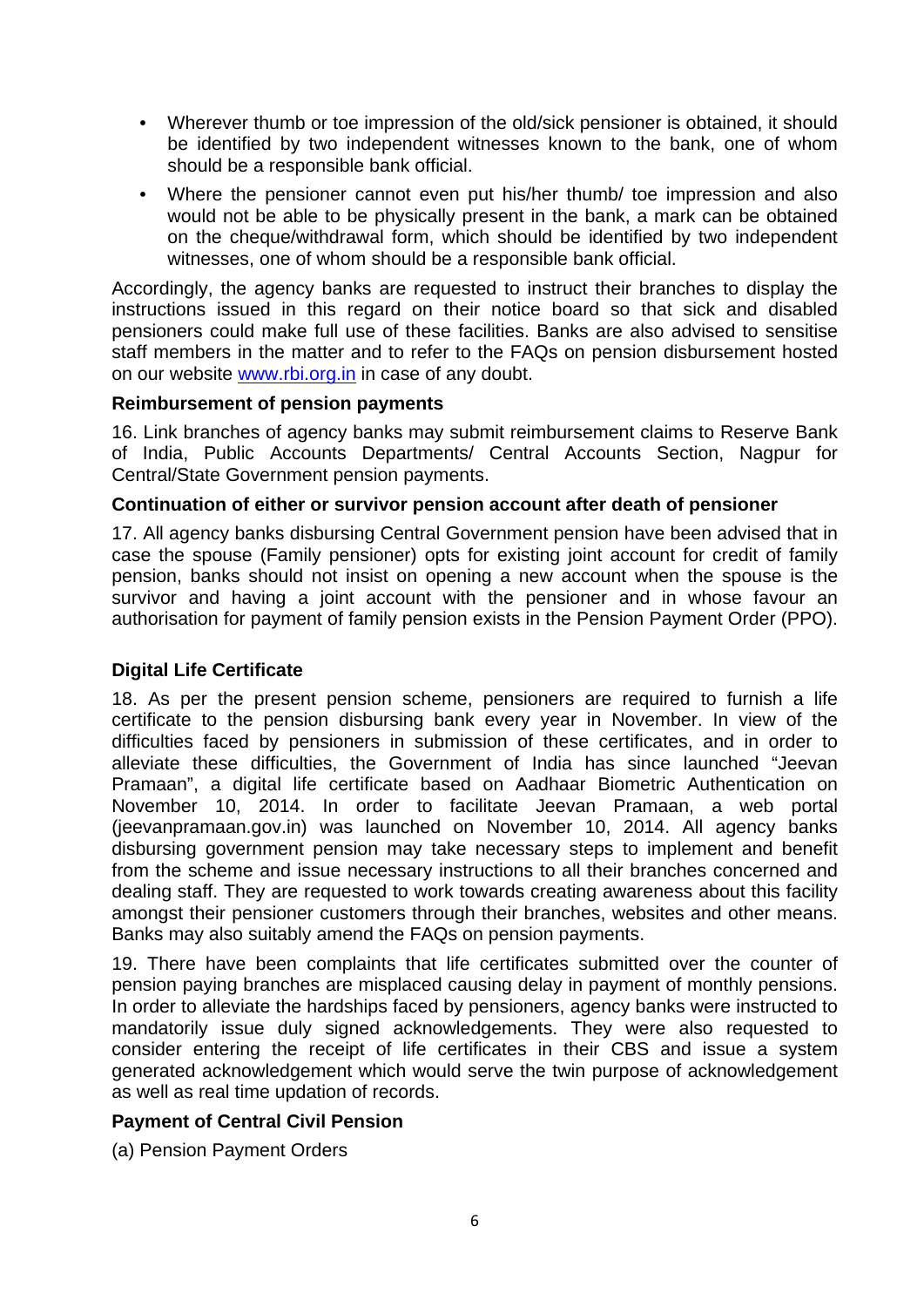20. Some of the Pension Paying Bank branches do not update the amount of basic pension/family pension whenever there is change in basic rates in both halves of the Pension Payment Order (PPO) concerned. In this connection, paragraphs 12.17 and 19.1 of the "Scheme for Payment of Pensions to Central Government Civil Pensioners by Public Sector Banks" are reproduced below: The details of the scheme are available at [http://cpao.nic.in/pdf/scheme\\_bookle\\_new.pdf](http://cpao.nic.in/pdf/scheme_bookle_new.pdf) "Whenever there is change in the basic rates of pension and/or dearness relief on pension, the paying branch shall call back the pensioner's half of the PPO and record thereon the changes, indicating, interalia, the date(s) from which the changes are effective. After this is done, those halves will be returned to the pensioners." (Para 12.17).

"Whenever any additional relief on pensions is sanctioned by Government, an intimation to this effect will be sent by the Ministry of Personnel, Public Grievances and Pensions (Department of Pension and Pensioners' Welfare) to the authorised representative (by name) of each nominated public sector bank at the address given by the latter. Thereafter, it shall be the responsibility of the banks to collect through their representatives operating at Delhi or otherwise, the required number of copies (to be intimated in advance) of the sanction orders, along with the ready-reckoner relating thereto, from the Ministry of Personnel, Public Grievances and Pensions (Department of Pension and Pensioners' Welfare) and send them immediately to their respective Head Offices for direct transmission to the paying branches within ten days for implementation. Each paying branch will promptly determine the revised rates of relief on pensions payable to the Central Government Civil Pensioners under its payment. The calculations of these rates applicable to individual pensioners would be made as in Annexure XXII (Page 50) and they will be noted in disburser's portion of the PPOs along with the date from which relief would take effect, under attestation by the Branch Manager or In-Charge before commencing payment of relief at the revised rates and/or payment of arrears, if any, due to the pensioners on this account…" (Para 19.1).

Agency banks may draw the attention of their pension paying branches to the above provisions and advise them to strictly follow the instructions.

# **Payment of pension to Defence pensioners**

(a) Delay in submission of pension payment scrolls

21. The procedure for transmission of pension payment scrolls by paying branches, link branches and reimbursing branches is stipulated in of the booklet "Defence Pension Payment Instructions". The detailed instructions are available at

<http://cgda.nic.in/pdf/Defence%20Pension%20Payment%20Instructions%202013.pdf>

The entire procedure detailed therein needs to be completed as per the timeframe fixed so that the payment scrolls are received at the Office of the PCDA (Pension), Allahabad latest by 15th of the following month (except for the month of March scrolls, which should invariably reach latest by 3rd week of every year). The Pension Paying Branches/ Link Branches / Reimbursing Branches are advised to put in place a more efficient system to ensure the following:

- Pension Paying Branches to submit pension payment scrolls to Link Branches within the stipulated time (by 10th of the following month). No bunching of scrolls is done.
- Link Branches to forward the original copy of the scroll along with summary sheet and summary documents to reimbursing banks (RBI/ SBI etc. as the case may be) by 11th of each month.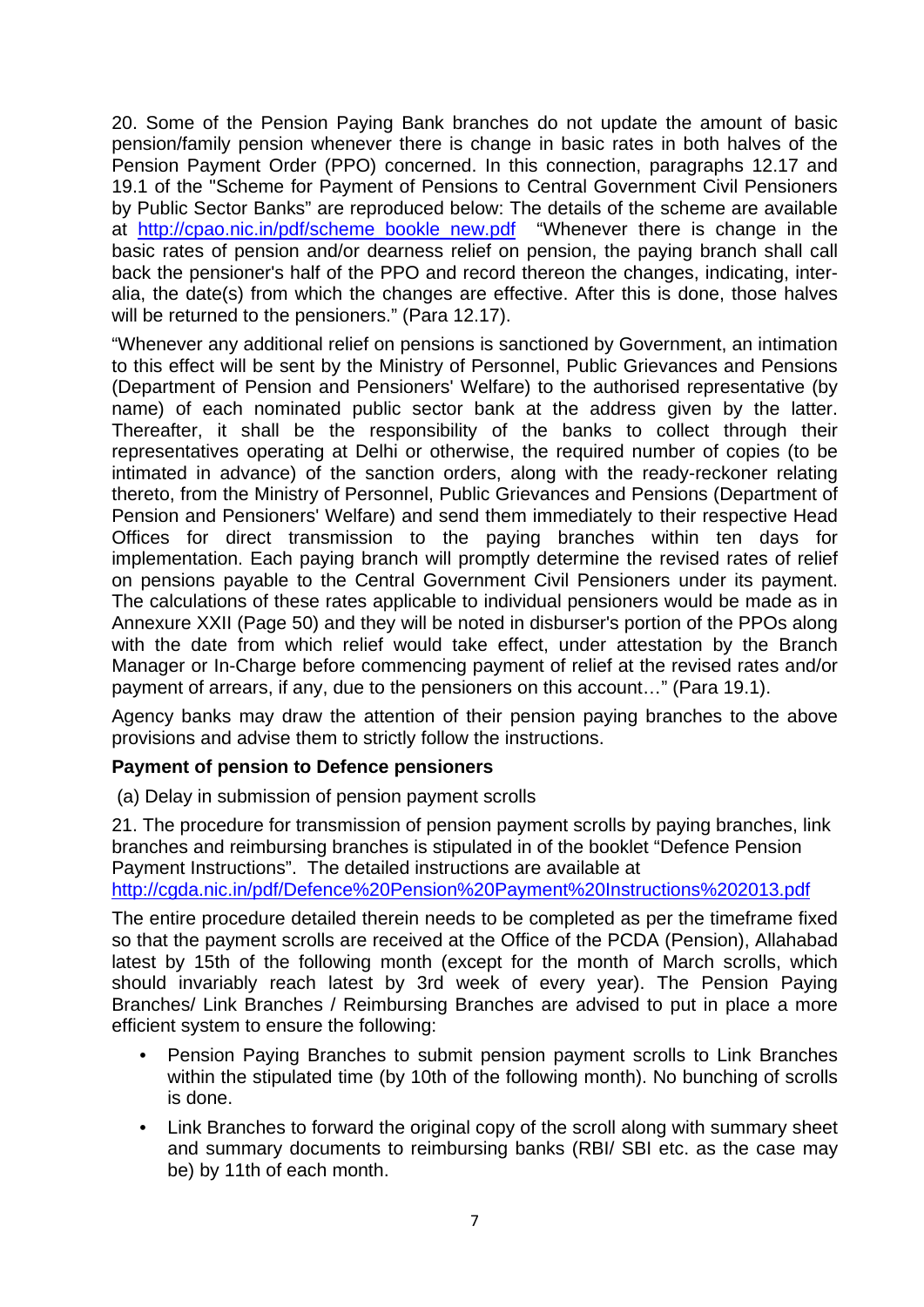• Reimbursing banks should forward the original copy of the scrolls directly to CDA (Pension), Allahabad after reimbursing pension paying bank, by debit to Government Account so as to reach PCDA (Pension) by 15th of the following month except for the March scrolls.

# (b) Fake and fraudulent payments

22. The Office of the PCDA (Pension) has also noticed that in some cases of payment of gratuity and commutation amount were made to imposters on fake and fraudulent PPOs by the pension paying branches without observing prescribed checks. Defence pension paying branches are therefore requested to strictly follow the procedure laid down in "Defence Pension Payment Instructions" by the PCDA (Pension) for disbursement of pension to Defence pensioners to avoid fraudulent payments against fake pension payment orders.

#### (c) First payment of pension

23. It has also been observed that in the cases of first payment of pension, either PPO numbers were not mentioned on the scrolls or incorrect PPO numbers were mentioned making it difficult to verify the correctness of the payment. Further, these payments were being shown in the main pension payment scrolls along with the regular monthly payments of Defence Pensioners. The Pension Paying Branches/ Link Branches / Reimbursing Branches are advised to put in place a more efficient system to ensure the following:

(a) In the cases of first payments of pension, pension paying branches should prepare scrolls carefully indicating correct PPO number, amount of gratuity and commutation against the name of each pensioner and submit the same separately on a monthly basis in addition to the regular monthly payment cases which will continue to be prepared separately along with separate summary sheet.

(b) Pension paying branches should prepare separate summary sheets for regular monthly pension payment cases as well as first pension payment case.

# (d) Single Window System

24. It has been decided in consultation with the Office of Principal Controller of Defence Accounts (Pension) to introduce Single Window System for reimbursement of Defence Pension with effect from April 1, 2007. Hence, the Reimbursing Banks i.e. RBI (PADs), SBI and its associate banks will cease to reimburse Defence pension payments made by the banks with effect from April 1, 2007. Pension payments transactions may be reported through Link Cell in Nagpur to Central Accounts Section, Reserve Bank of India, Nagpur for fund settlement as in the case of Central Civil Pension. The agency banks are required to send the Payment scrolls to the office of the PCDA (P), Draupadi Ghat, Allahabad.

25. All the past transactions remaining outstanding prior to April 1, 2007 for which Pension Payment Scrolls Advices are wanting shall be resolved through Reimbursing Branches of RBI/SBI and its Associates.

# **Payment of Pension to Railway Pensioners**

(a) Fake and fraudulent payments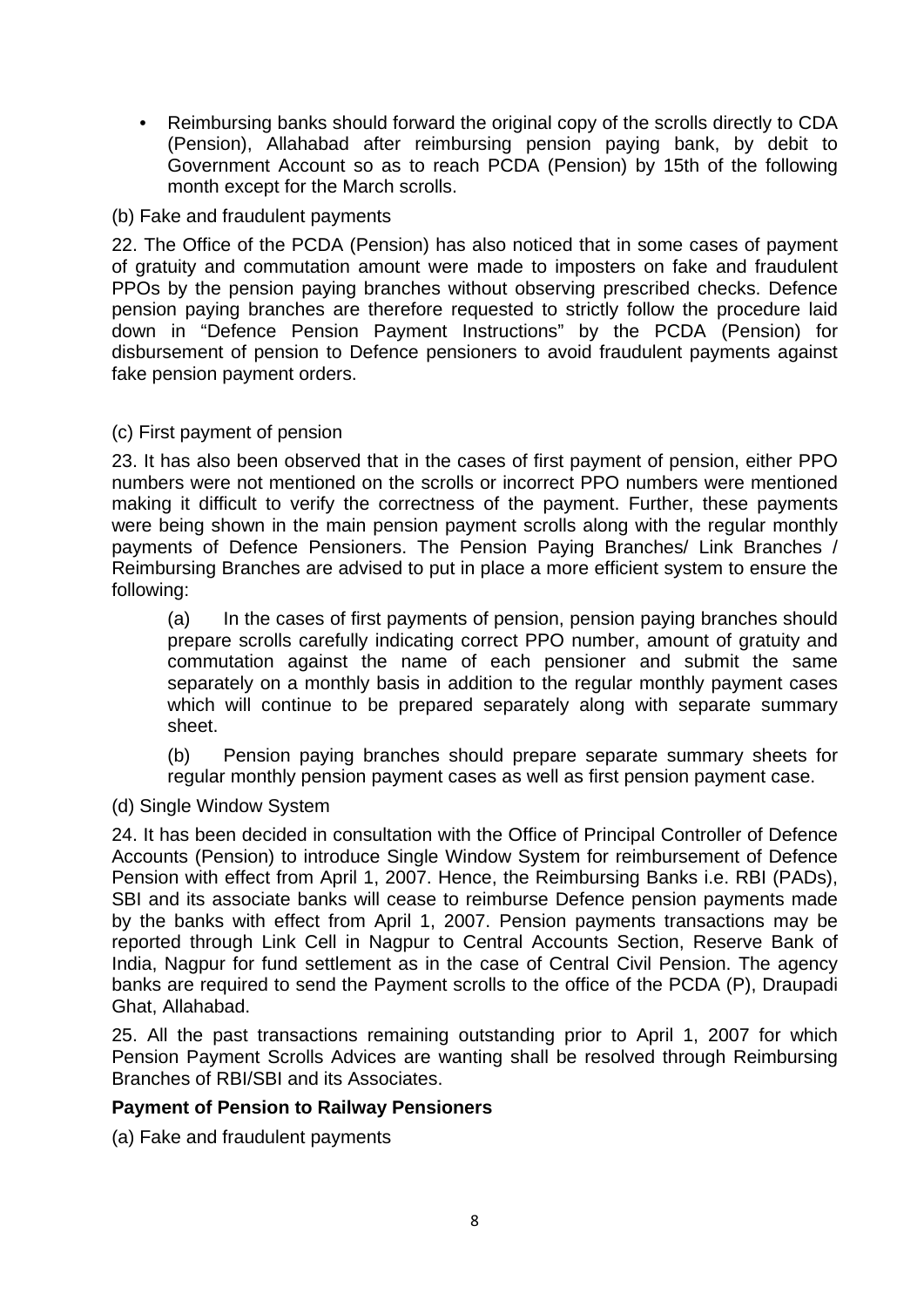26. The Ministry of Railways has detected cases of fraud wherein pension/ pension arrears have been disbursed to unauthorised persons by some agency banks against fake Pension Payment Orders (PPOs). Such fraudulent payments are made by pension paying branches without observing prescribed checks such as releasing payments by relying upon calculation sheet not signed by authorised signatory, as also noncompliance with laid down procedures, especially regarding receipt of PPOs by banks. Railway pension paying branches are therefore requested to strictly follow the procedure laid down in "Scheme for Payment of Railway Pension through Public Sector Banks" by the Ministry of Railways (Railway Board) for disbursement of pension to Railway pensioners to avoid fraudulent payments against fake pension payment orders.

(b) Issue of Due and Drawn statement

27. All agency banks may issue suitable instructions to their pension paying branches for issuance of 'Due and Drawn' statement in the prescribed form to Railway pensioners, whenever there is a change/revision in their pension, so as to avoid inconvenience to the pensioners.

(c) Single Window System

28. The Single Window System (SWS) has been introduced in case of the reimbursement of Railway Pension payments by almost all agency banks. Railway pension payments made by these banks will be reimbursed by RBI, Central Accounts Section, Nagpur.

# **Payment of Pension to Telecom Pensioners**

(a) Single Window System

29. Single Window System (SWS) was introduced in the case of reimbursement of Telecom Pension payments with State Bank of India, its Associates and Nationalised Banks with effect from October 1, 2012. The revised scheme is available at the following link: [http://www.dot.gov.in/sites/default/files/28-9-12\\_1.pdf](http://www.dot.gov.in/sites/default/files/28-9-12_1.pdf) Telecom pension payments made by these banks will be reimbursed by RBI, Central Accounts Section, Nagpur.

#### **Customer Service**

30. All agency banks may issue instructions to their dealing branches to adhere to the recommendations of the Prabhakar Rao Committee relating to pension payments and accordingly also instruct their internal auditors/inspectors to bestow due attention to adherence to the items of work by the branches listed with respect to the checklist (provided in Annex 1) and comment on the quality of customer service in their reports which may be made available to Reserve Bank's inspecting officers, as and when they visit the branches.

31. Grievances of pensioners are not being addressed properly at the branch level especially after the setting up of Centralised Pension Processing Centres (CPPCs). To provide hassle free service to the pensioners, there should be a forum for regular interaction and settlement of grievances. Accordingly, agency banks should appoint one/two nodal officers at each Region/Zone for monitoring the resolution of grievances of pensioners on regular basis and the GM/CGM concerned should review the position at monthly intervals.

32. At locations outside the CPPCs, there should be designated nodal officers for pension related complaints who should be easily accessible to pensioners and who should hold regular meetings at different locations in their jurisdiction on the lines of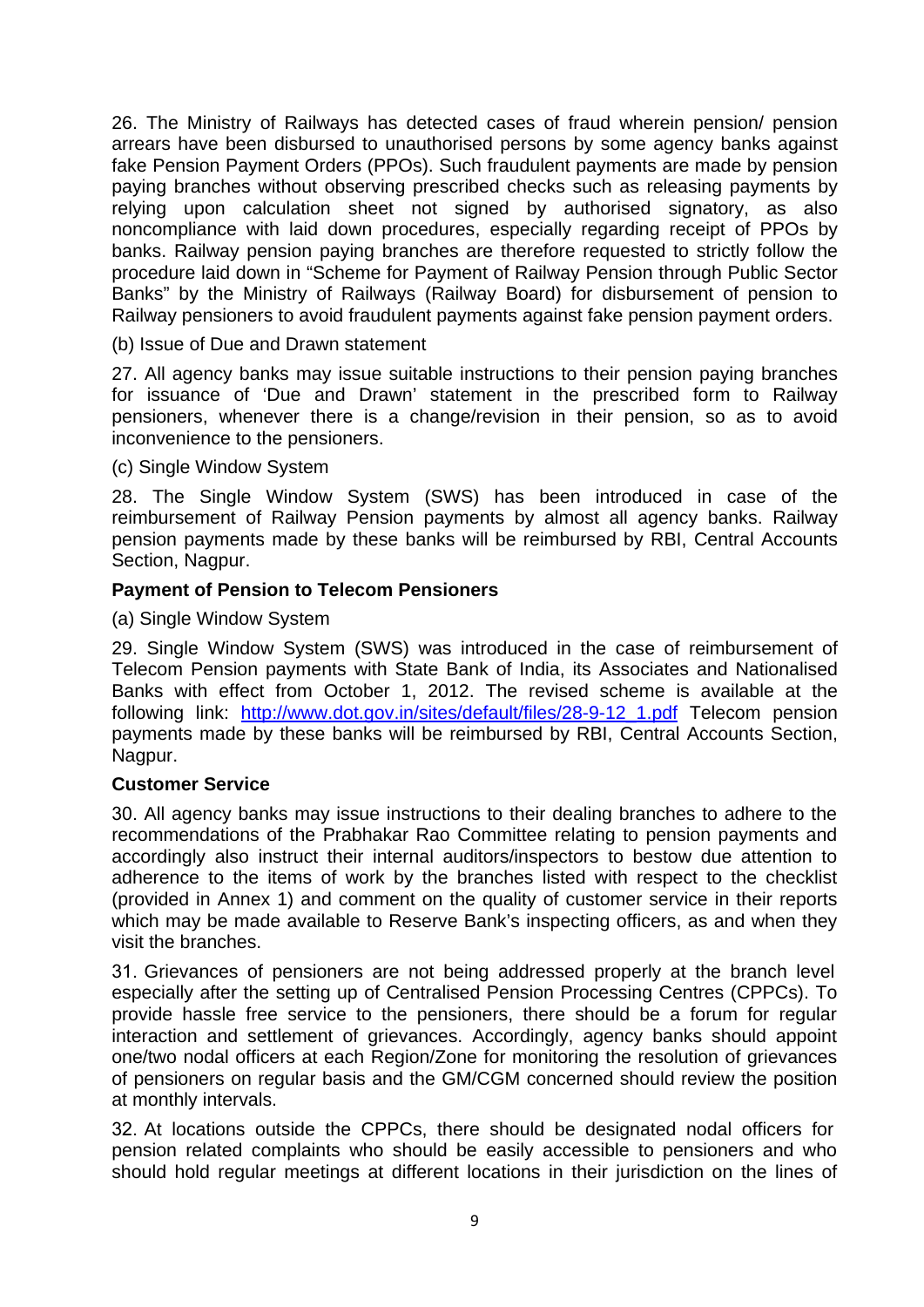Pension Adalat. Each bank should establish toll free dedicated pension line manned by trained persons with access to the database to answer queries, note down and redress complaints.

33. Following several complaints from pensioners alleging inordinate delay in disbursing revised pension and arrears, agency banks were advised as under:

(a) Pension paying banks should compensate the pensioner for delay in crediting pension/ arrears thereof at a fixed interest rate of 8 per cent per annum for the delay after the due date and the compensation shall be credited to the pensioner's account automatically without any claim from the pensioner on the same day when the bank affords credit for revised pension/ pension arrears, in respect of all delayed pension payments made since October 1, 2008.

(b) Pension paying banks have been requested to put in place a mechanism to obtain immediately the copies of pension orders from the pension paying authorities directly and make payments without waiting for receipt of instructions from the Reserve Bank so that pensioners should get benefits announced by the Governments in the succeeding month's pension payment itself.

(c) System of attending to customer service including pension payments may be reviewed at periodical intervals.

(d) The branch should continue to be a point of referral for the pensioner lest he/she feel disenfranchised.

(e) All branches having pension accounts should guide and assist the pensioners in all their dealings with the bank.

Suitable arrangements should be made to place the arithmetic and other details about pension calculations on the web, to be made available to the pensioners through the net or at the branches at periodic interval as may be necessary and sufficient advertisement is made about such arrangements.

(g) All claims for agency commission in respect of pension payments must be accompanied by a certificate from ED/CGM in charge of government business that there are no pension arrears to be credited/ delays in crediting regular pension/arrears thereof.

# **Training**

34. In order to create better awareness among staff about pension payment schemes/ rules, banks may include this as an integral part of the training programmes conducted by their training establishments.

35. Regular training session for bank personnel dealing with pension matters may be organised in consultation with concerned Government Department.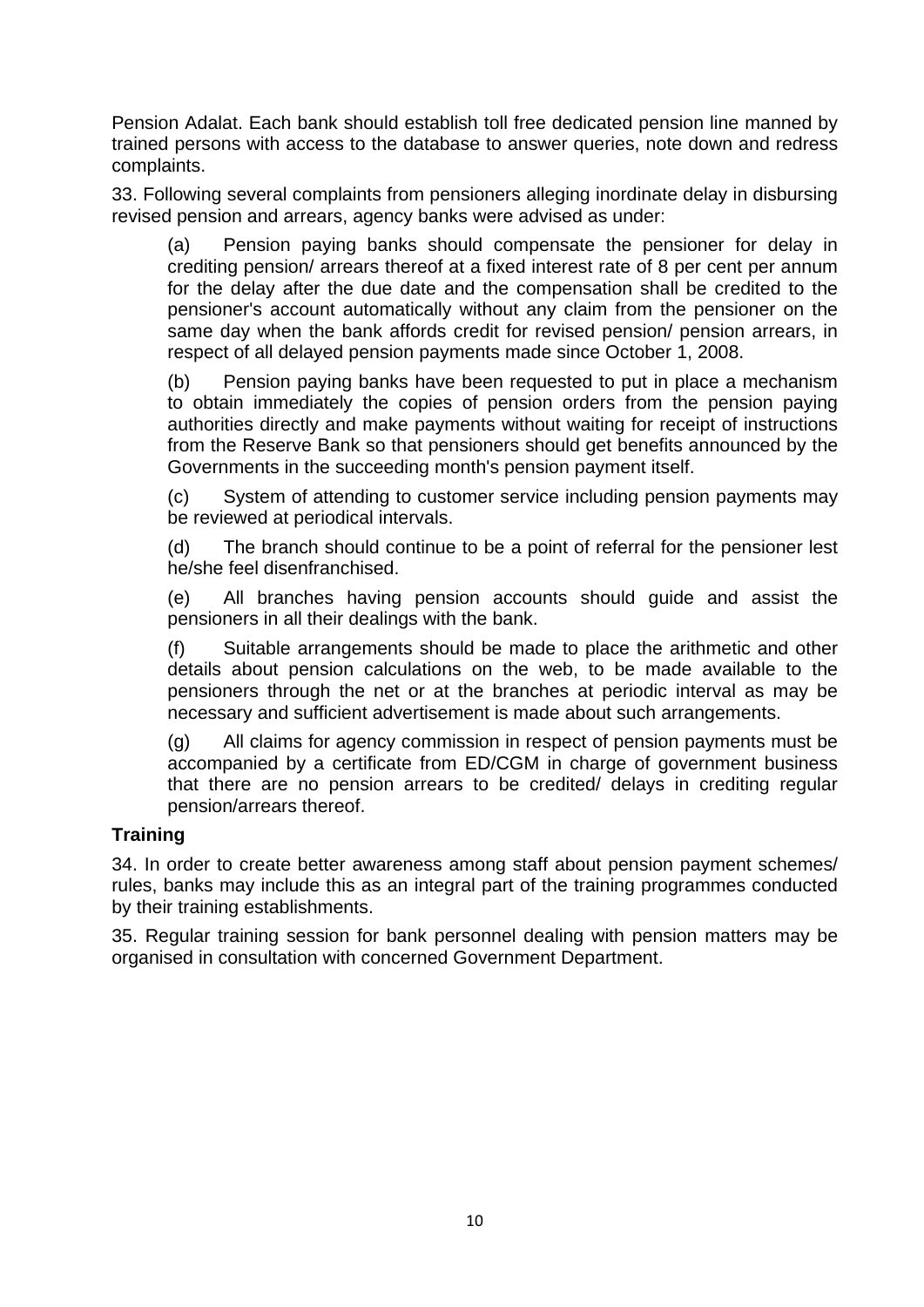# **Annex 1**

#### **Check list relating to Pension payments/government business for internal inspection of bank branches**

- a. Whether the bank staff, both operative and supervisory, has been suitably sensitised to the important and socially useful work of pension payments?
- b. Whether there is delay in payment of pension, revision of pension, revision in Dearness Relief etc.?
- c. Whether there is delay in restoring full pension after 15 years as indicated in PPO itself?
- d. Whether there is delay at Link Branch/ Focal Point Branch/ Pension Disbursing Branch of bank in prompt payment of pension?
- e. Whether the bank branch ensures that the overpayments are not made to pensioners since this will lead to hardship to the pensioner later?
- f. Whether the Branch Manager had structured interaction with pensioners on quarterly basis?
- g. Whether regular training sessions for bank personnel dealing with pension matters were organised in consultation with the concerned Government departments, such as Central Pension Accounting Office, Controller, Defence Pensions etc.?
- h. Whether the Nominations to all the pension accounts have been complied?
- i. Whether the pension accounts have been converted into joint account wherever applicable?
- j. Whether pension slips are issued to Central Civil/ Defence/ Railway pensioners?
- k. Whether the bank branch has an effective complaint redressal mechanism and the complaints of pensioners are promptly attended to and their grievances redressed expeditiously?
- l. Whether the pension is credited to pensioner's account during the period of last four working days of the month except for the month of March for which the pension is credited on or after first working day of April as per Reserve Bank of India instructions?
- m. Whether the pension paying branch maintains a detailed record of pension payments made by it in the prescribed form?
- n. Whether pension paying branch obtains Life Certificate/ Non-employment certificate/ Employment Certificate from the pensioners in the month of November every year?
- o. Whether pension paying branch deducts Income Tax at Source from pension payments wherever applicable?
- p. Whether bank branch strictly follows the process of verification of PAN number of existing assesses from the CD to eliminate any incorrect entry by the assesse?
- q. Whether paper tokens in acknowledgement of the receipt of the cheque are invariably given by the tax collecting bank branches?
- r. Whether the challans are stamped giving the bank's BSR Code and the Challan Identification Number (CIN) clearly?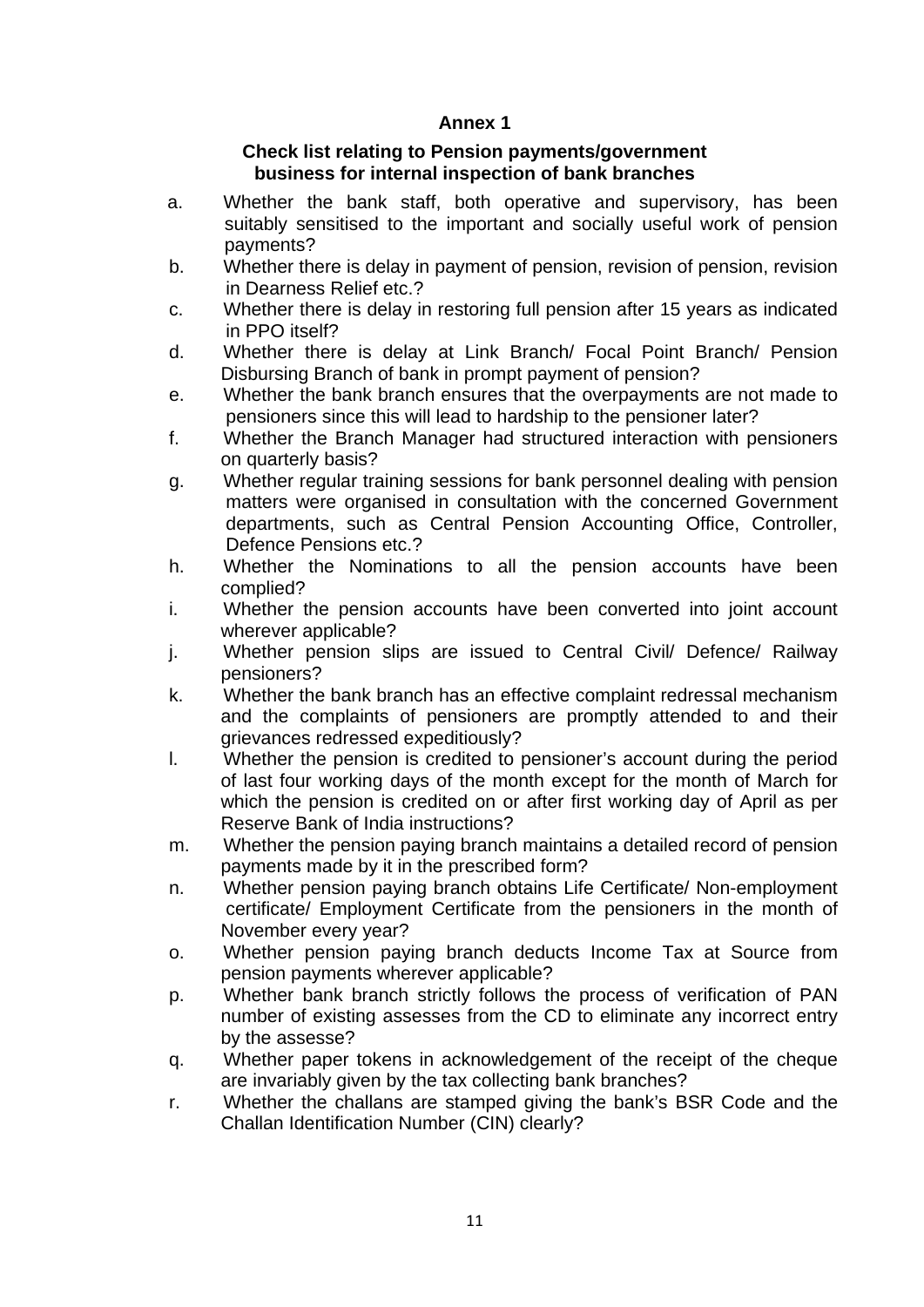- s. Whether the stamped challans are kept in the custody of the bank staff and handed over to the concerned tax payer only on production of the paper token?
- t. Whether PPO number is recorded in the passbook issued to pensioners/family pensioners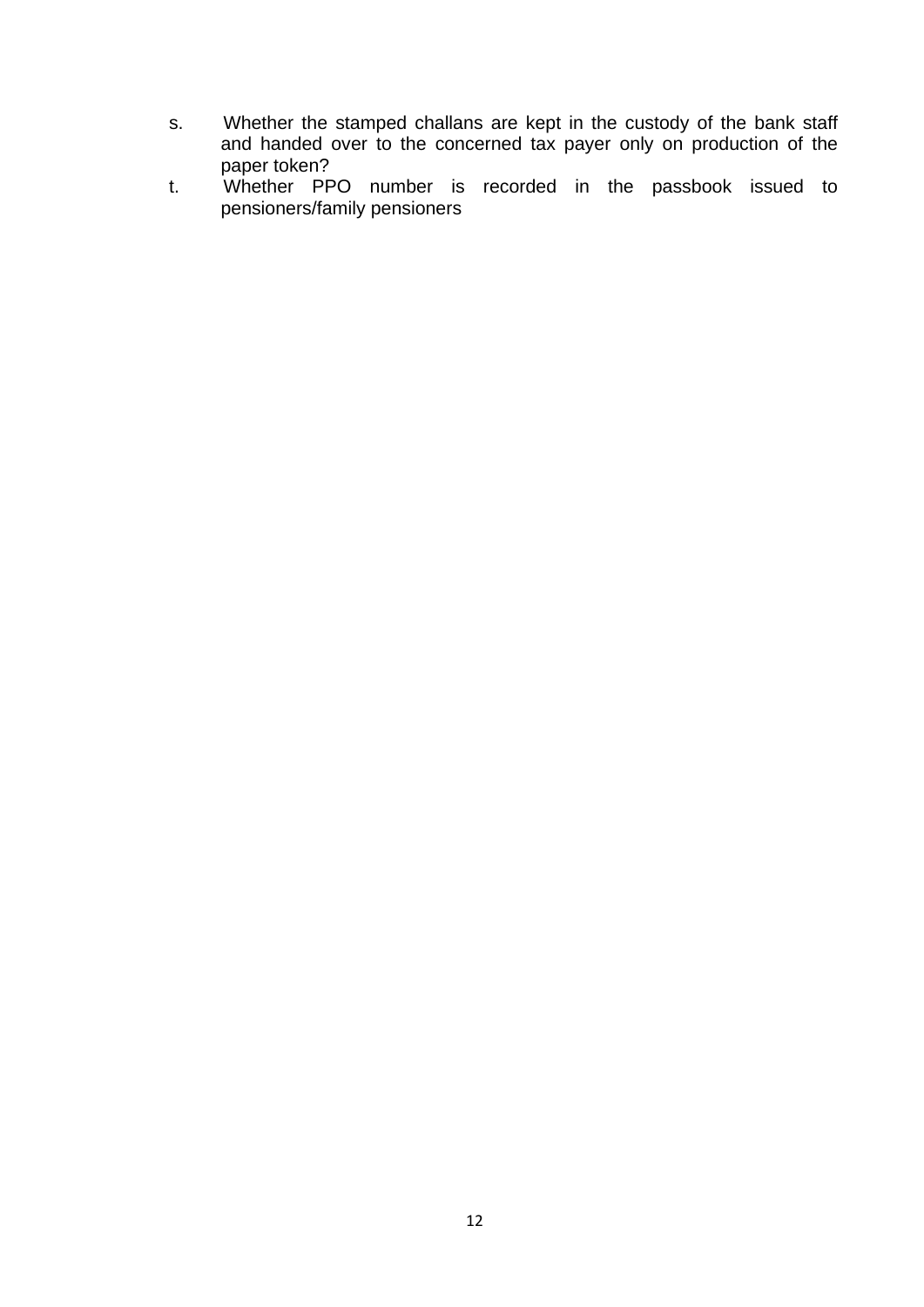# **Appendix**

| List of circulars consolidated by the Master Circular |  |  |  |  |
|-------------------------------------------------------|--|--|--|--|
|-------------------------------------------------------|--|--|--|--|

| No.            | <b>Circular No.</b>                                                        | <b>Date</b>       | <b>Subject</b>                                                 |
|----------------|----------------------------------------------------------------------------|-------------------|----------------------------------------------------------------|
| $\mathbf{1}$   | Ref.Co.DGBA(NBS)No.44/GA.64(11-                                            | 18.04.1991        | Scheme<br>for<br>payment<br>Οf                                 |
|                | CVL) 90/91                                                                 |                   | Central<br>to<br>pension                                       |
|                |                                                                            |                   | Civil/Defence/Railways                                         |
|                |                                                                            |                   | pensioners<br>through<br>public                                |
|                |                                                                            |                   | sector banks -Recovery of                                      |
|                |                                                                            |                   | excess/wrong payments made<br>to the pensioners                |
| $\overline{2}$ | Ref.Co.DGBA(NBS)No.50/GA.64(11-                                            | 06.05.1991 Scheme | for<br>payment<br>оf                                           |
|                | CVL) 90/91                                                                 |                   | pension<br>to<br>Central                                       |
|                |                                                                            |                   | Civil/Defence/Railways                                         |
|                |                                                                            |                   | pensioners<br>through<br>public                                |
|                |                                                                            |                   | sector banks -Recovery of                                      |
|                |                                                                            |                   | excess/wrong payments made                                     |
|                |                                                                            |                   | to the pensioners                                              |
| 3              | Ref.DGBA.GAD.No.H-                                                         |                   | 21.03.2003 Hosting of Government Orders                        |
|                | 416/45.01.003/2002-03                                                      |                   | for Dearness Relief (DR) etc.                                  |
|                |                                                                            |                   | Government<br><b>State</b><br>оf                               |
|                |                                                                            |                   | Pensioners on Web Sites of<br><b>State Governments.</b>        |
| 4              | Ref.DGBA.GAD.No.H-                                                         |                   | of<br>12.04.2003 Payment<br>Pension<br>to                      |
|                | 506/45.01.001/2002-03                                                      |                   | Government<br>Pensioners                                       |
|                |                                                                            |                   | through Public Sector Banks -                                  |
|                |                                                                            |                   | Steps taken by Government to                                   |
|                |                                                                            |                   | minimize delay in payment of                                   |
|                |                                                                            |                   | Dearness Relief (DR)<br>to                                     |
|                |                                                                            |                   | Pensioners - Discontinuation                                   |
|                |                                                                            |                   | Government<br>forwarding<br>lof                                |
|                |                                                                            |                   | orders in respect of DR etc.                                   |
| 5              | Ref.DGBA.GAD.No.770/45.1.003/2003-04 25.02.2004                            |                   | through Reserve Bank of India.<br>Hosting of Pension Circulars |
|                |                                                                            |                   | on RBI's Website                                               |
| 6              | Ref.DGBA.GAD.No.H-94/45.05.031/2004-24.08.2004 Acceptance of nomination in |                   |                                                                |
|                | 05                                                                         |                   | form 'A' and 'B' - Central Civil/                              |
|                |                                                                            |                   | Railway Pension.                                               |
| $\overline{7}$ | Ref.DGBA.GAD.No.612-                                                       |                   | 07.10.2004 Implementation of procedure                         |
|                | 644/45.01.001/2004-05                                                      |                   | for payment of pensions and                                    |
|                |                                                                            |                   | other retirement benefits to All                               |
|                |                                                                            |                   | India Service Officers retiring                                |
|                |                                                                            |                   | from Government of India                                       |
|                |                                                                            |                   | while on central deputation                                    |
| 8              | DGBA.GAD.No.867-899/45.02.001/18.10.2004 Scheme<br>Ref.                    |                   | of<br>Payment<br>of<br>Defence                                 |
|                | 2004-05                                                                    |                   | Pension<br>to<br>Pensioners by Public Sector                   |
|                |                                                                            |                   | Banks - Delay in Submission                                    |
|                |                                                                            |                   | of Pension Payment Scrolls                                     |
|                |                                                                            |                   | and Steps to avoid fake and                                    |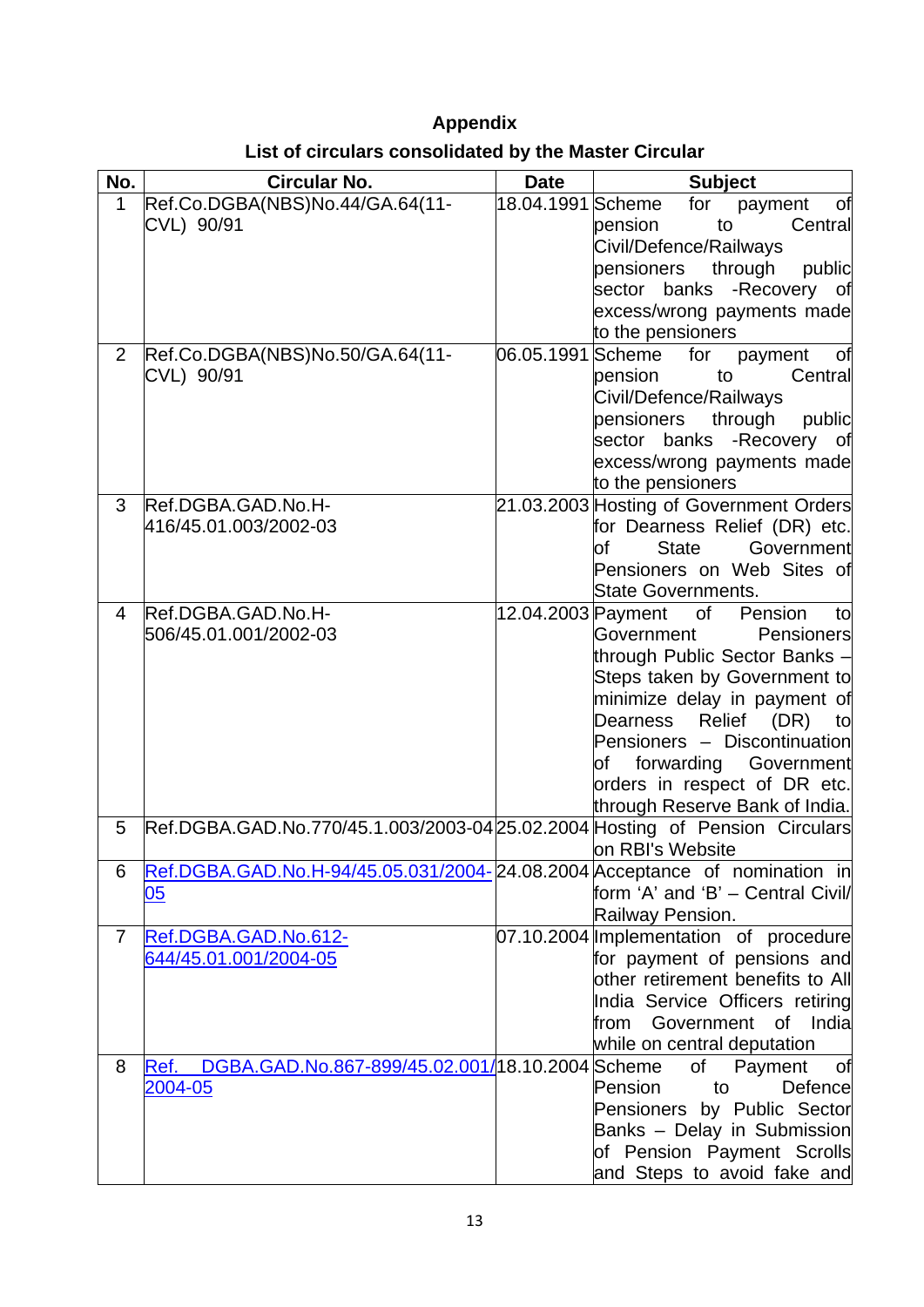|    |                                                                                       |                    | fraudulent payments.                                                                                                                                                                                      |
|----|---------------------------------------------------------------------------------------|--------------------|-----------------------------------------------------------------------------------------------------------------------------------------------------------------------------------------------------------|
| 9  | Ref.DGBA.GAD.No.H-<br> 3611/45.03.002/2005-06                                         |                    | 10.10.2005 Acceptance of nomination in<br>form 'A' and 'B' - Central Civil/                                                                                                                               |
| 10 | DGBA.GAD.No.H-3389-06.01.2005 Scheme<br>Ref.<br>3421/45.02.001/2004-05)               |                    | Railway Pension.<br>οf<br>Payment<br>оf<br>Pension to Railway Pensioners<br>by Public Sector Banks- Steps<br>to avoid fraudulent payments.                                                                |
| 11 | Ref.DGBA.GAD.No.H.3452-<br>3485/45.01.001/2004-05                                     | 11.01.2005 Payment | of Central<br>Civil<br>Pension - Entry of Dearness<br>in both halves<br>Pension<br>оf<br>Pension Payment Order (PPO)                                                                                      |
| 12 | Ref.DGBA.GAD.No.6073/45.05.031/2004-30.05.2005 Disbursement<br>05                     |                    | οf<br>Railway<br>Pension by Agency Banks.                                                                                                                                                                 |
| 13 | Ref.DGBA.GAD.No.H-<br>10746/45.03.001/2005-06                                         | 24.01.2006 Scheme  | of<br>Payment<br>of<br>Pension to Railway Pensioners<br>through Public Sector Banks -<br>Designation of FA & CAOs of<br>seven new zones by Ministry<br>of Railways.                                       |
| 14 | Ref.DGBA.GAD.No.11303/45.01.003/200 06.02.2006 Disbursement<br>$5 - 06$               |                    | pension<br>οf<br>through Public Sector Banks -<br>Payment of Dearness Relief<br>(DR)                                                                                                                      |
| 15 | Ref.DGBA.GAD.No.12736/45.03.001/200 24.02.2006 Payment of Pension through<br>$5 - 06$ |                    | Authorised Banks - Credit of<br><b>Joint</b><br>Account<br>Pension<br>to<br>operated by pensioner with<br>his/ her Spouse.                                                                                |
| 16 | DGBA.GAD.No.H- 2134/45.02.001/2006-04.08.2006 Payment of pension through<br>07        |                    | <b>Banks-Credit</b><br>Authorised<br>οf<br>Pension to Joint Bank Account<br>operated by a pensioner with<br>his / her spouse.                                                                             |
| 17 | DGBA.GAD.No.6926/45.05.005/2006-07                                                    | 30.10.2006 Scheme  | for<br>payment<br>Οf<br>pension to West Bengal (Part-<br>A) Government Pensioners by<br>Public Sector Banks-Credit of<br>Pension to Joint bank Account<br>operated by a pensioner with<br>his/ her spouse |
| 18 | DGBA.GAD.H-10975/45.05.031/2006-07                                                    |                    | 09.01 2007 Issue of Pension Slips.                                                                                                                                                                        |
| 19 | DGBA.GAD.No.H-13834/45.02.001/2006-<br>07                                             |                    | 13.03.2007 Introduction of Single Window<br>System for reimbursement of<br>Defence Pension Payments.                                                                                                      |
| 20 | DGBA.GAD.No.H-14279/45.05.024/2006- 23.03.2007<br>07                                  |                    | <b>Scheme</b><br>for<br>payment<br>Οf<br>pension to Arunachal Pradesh<br>Government<br>pensioners<br>by<br>public sector banks.                                                                           |
| 21 | DGBA.GAD.No.H-17663/45.05.031/2006- 12.06.2007 Ssue of Pension Slips.                 |                    |                                                                                                                                                                                                           |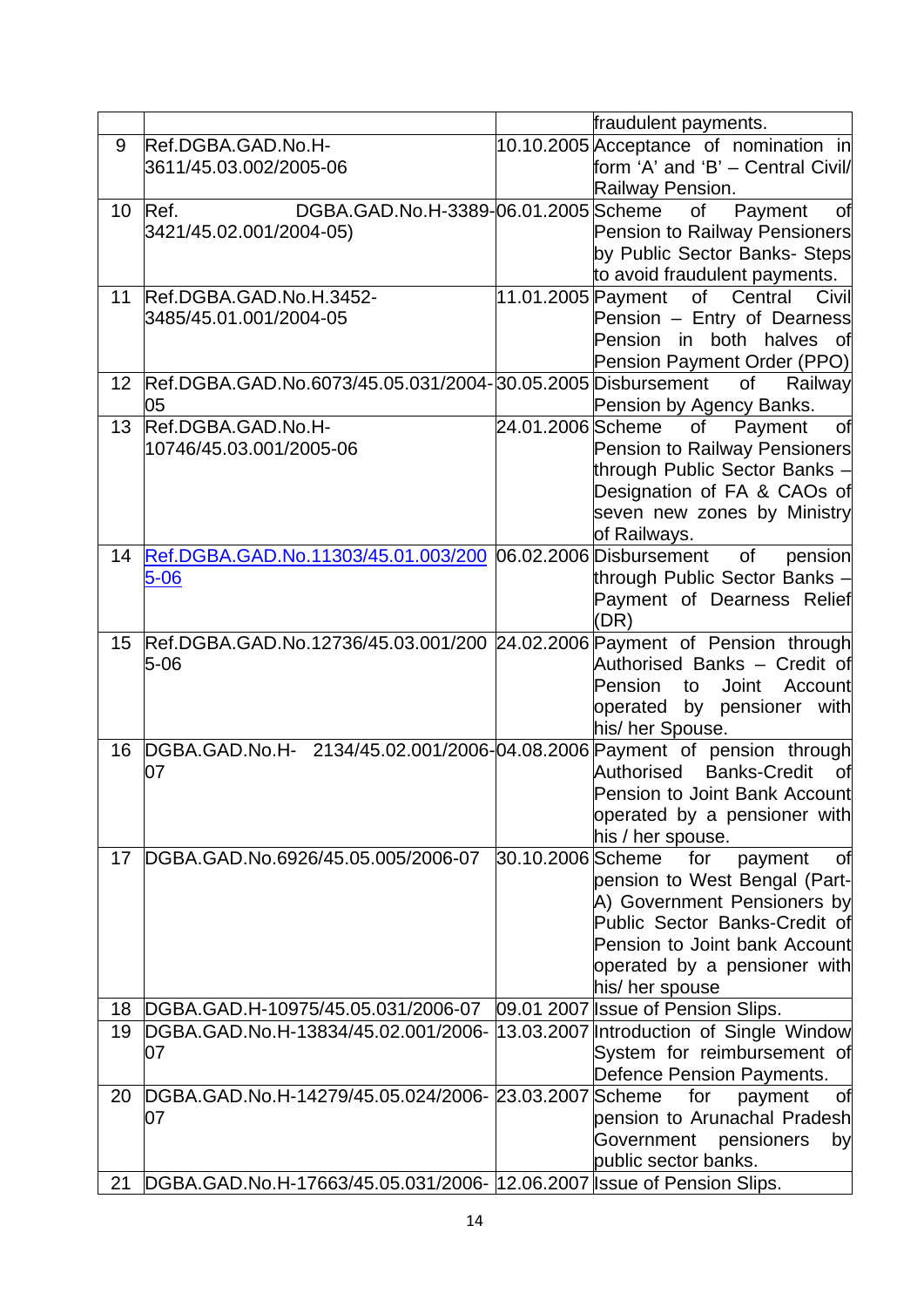|    | 07                                                                        |                   |                                                                                                                                                                                                                                   |
|----|---------------------------------------------------------------------------|-------------------|-----------------------------------------------------------------------------------------------------------------------------------------------------------------------------------------------------------------------------------|
| 22 | DGBA.GAD.No.H-3856/45.05.031/2007-<br>08                                  | 08.10.2007        | <b>Issue of Pension Slips.</b>                                                                                                                                                                                                    |
| 23 | DGBA.GAD.No.7570/45.05.018/2007-08                                        | 15.01.2008 Scheme | for<br>payment<br>Οf<br>pension to Assam Government<br>pensioners by Public Sector<br>Banks - Credit of pension to<br>Joint Bank Account operated<br>by a pensioner with his / her<br>spouse.                                     |
| 24 | DGBA.GAD.No.11653/45.05.013/2007-08 06.05.2008 Payment of pension through |                   | Authorised banks - Credit of<br>pension<br>Joint<br>to<br>Account<br>operated by a pensioner.                                                                                                                                     |
| 25 | DGBA.GAD.No.H 12499/45.05.010/2007-04.06.2008 Scheme<br>08                |                   | for<br>payment<br>Οt<br>Uttar<br>Pradesh<br>pension<br>to<br>Pensioners<br>Government<br>by<br>Public Sector Banks- Credit of<br>Joint<br>pension<br>to<br>Account<br>operated by a pensioner with<br>his / her spouse.           |
| 26 | DGBA.GAD.No.H 12656/45.05.010/2007-05.06.2008 Scheme<br>08                |                   | for<br>payment<br>Οf<br>to<br>Uttarakhand<br>pension<br>Pensioners<br>Government<br>by<br>Public Sector Banks- Credit of<br>pension<br><b>Joint</b><br>to<br>Account<br>operated by a pensioner with<br>family pensioner/ nominee |
| 27 | Ref.DGBA.GAD.No.H<br>12704/45.05.005/2007-08                              | 11.06.2008        | <b>Issue of Pension Slips.</b>                                                                                                                                                                                                    |
| 28 | Ref.DGBA.GAD.No.H<br>13024/45.05.006/24.06.2008 Scheme<br>2007-08         |                   | for<br>Payment<br>Οf<br>Pension to Orissa Government<br>Pensioners by Public Sector<br>Banks - Credit of pension to<br>Joint Bank Account operated<br>by a pensioner with his / her<br>spouse                                     |
| 29 | Ref.DGBA.GAD.No.924/45.05.012/2008- 23.07.2008<br>09                      |                   | <b>Issue of Pension Slips.</b>                                                                                                                                                                                                    |
| 30 | Ref.DGBA.GAD.No.H-<br>1917/45.04.001/2008-09                              |                   | for<br>Payment<br>оf<br>Telecom<br>to<br>pension<br>pensioners through Authorized<br>Banks-Credit of pension to<br>Joint Bank Account operated<br>by a pensioner with his / her<br>spouse                                         |
| 31 | Ref.DGBA.GAD.No.1918/45.05.016/2008-21.08.2008 Scheme<br>09               |                   | Payment<br>for<br>Оf<br>Pension to Andhra Pradesh<br>Government<br>pensioners<br>through Authorised<br>Banks-                                                                                                                     |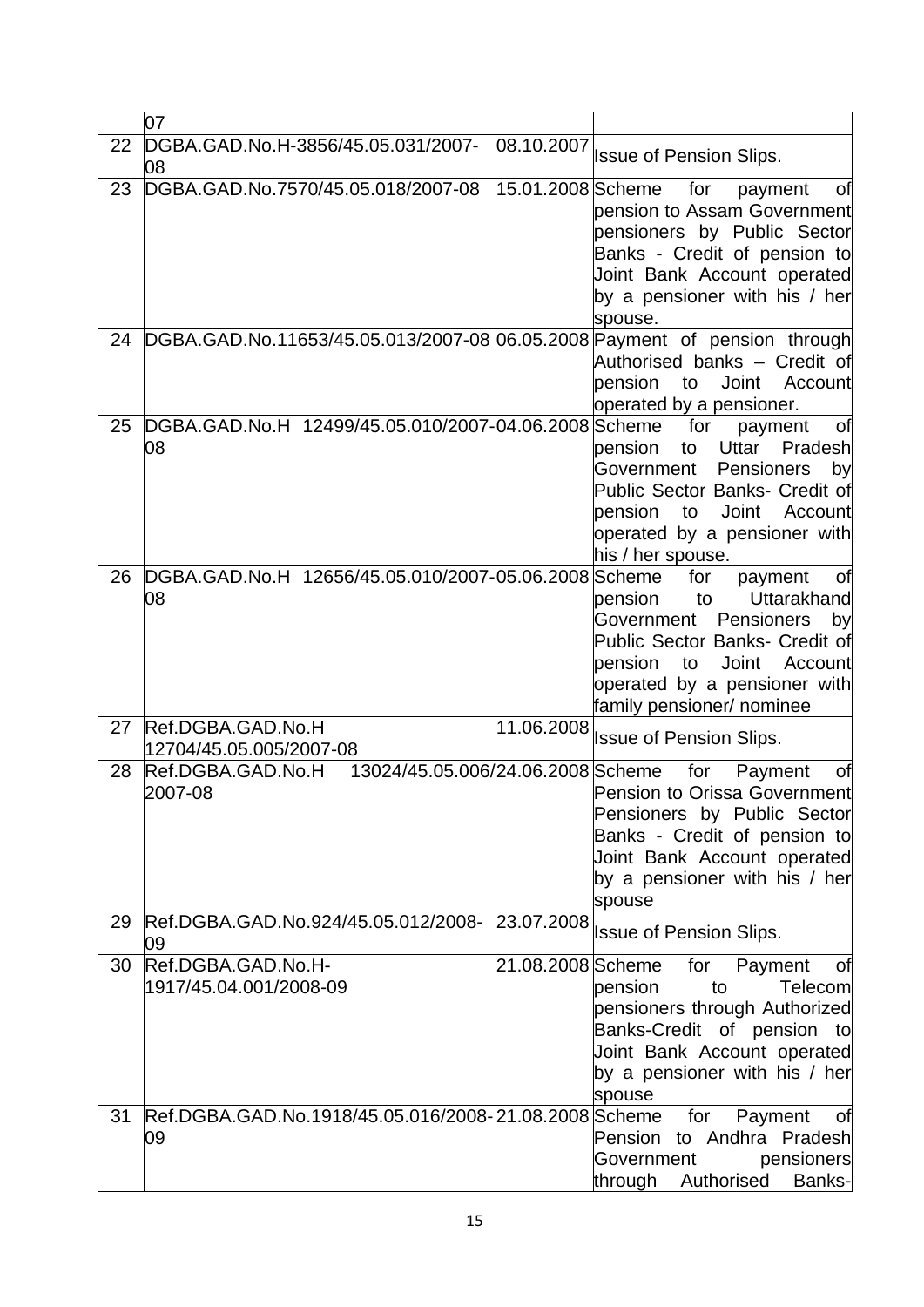|    |                                                                                    |                     | of Pension<br>Credit<br>Joint<br>to<br>Pension Account operated by<br>a pensioner with his / her<br>spouse.                                                                                                                                                                                                        |
|----|------------------------------------------------------------------------------------|---------------------|--------------------------------------------------------------------------------------------------------------------------------------------------------------------------------------------------------------------------------------------------------------------------------------------------------------------|
| 32 | Ref.DGBA.GAD.No.H-<br>3085/45.01.001/2008-09                                       |                     | 01.10.2008 Recommendations<br>of<br>the<br>Prabhakar Rao Committee on<br>customer service - Pension<br>Payments.                                                                                                                                                                                                   |
| 33 | Ref.DGBA.GAD.No.2090/45.05.015/2009-01.09.2009<br>10                               |                     | <b>Issue of Pension Slips.</b>                                                                                                                                                                                                                                                                                     |
| 34 | Ref.DGBA.GAD.No.H<br>7652/45.05.031/2008-09                                        | -03.03.2009 Scheme  | for<br>payment<br>оf<br>to<br>Central<br>pension<br>Government<br>Civil/Defence/Railway/Telecom<br>Freedom Fighters/ State<br>Governments Pensioners by<br>Public<br>Sector<br>Banks-<br>Staggering<br>of<br>pension<br>payments by PSBs.                                                                          |
| 35 | Ref.DGBA.GAD.No.H-<br>9326/44.01.001/2008-09, dated April                          | 29.4.2009           | Issue of<br>Pension<br><b>Slips</b><br>Updation of Pension Payment<br>Pension<br>by<br>paying<br>Order<br>branches of Agency banks.                                                                                                                                                                                |
| 36 | Ref.DGBA.GAD.No.H-<br>10450/45.03.001/2008-09                                      | 01.06.2009 Recovery | Refund<br>of<br>$\sqrt{2}$<br>overpayment of pension to the<br>Government Account.                                                                                                                                                                                                                                 |
| 37 | Ref.DGBA.GAD.No.H-2434/<br>45.05.031/2009-10                                       |                     | 15.09.2009 Recovery / Refund<br>Οf<br>overpayment of pension to the<br><b>Government Account.</b>                                                                                                                                                                                                                  |
| 38 | Ref.DGBA.GAD.No.H<br>2084/45.03.001/2009-10                                        | 01.09.2009 Scheme   | of Payment<br>Οf<br>Pension to Railway Pensioners<br>through Public Sector Banks-<br>and<br>Due<br>issue<br>Drawn<br>0f<br>statement                                                                                                                                                                               |
| 39 | Ref.DGBA.GAD.No.H<br>3194/45.01.001/2009-10                                        | 14.10.2009 Scheme   | for<br>payment<br>Οt<br>Central<br>Civil/<br>pension<br>to<br>Railway/Telecom<br>Defence/<br>Pensioners/ Freedom Fighters/<br>Governments'<br><b>State</b><br>Pensioners<br>through<br>Public<br>Banks- Facility<br>for<br>Sector<br>withdrawal of pension by old/<br>sick/ disabled/ incapacitated<br>pensioners. |
| 40 | Ref.DO.No.CSD.CO/8793/13.01.001/2009 09.04.2010 Pension Payment to central/<br>-10 |                     | Govt. Pensioners by<br>State<br>agency Banks-Compensation<br>for delay                                                                                                                                                                                                                                             |
| 41 | DGBA.GAD. No.H- 46/45.01.001/2010-11 02.07.2010 Pension Payment to central/        |                     | <b>State</b><br>Govt. Pensioners<br>by                                                                                                                                                                                                                                                                             |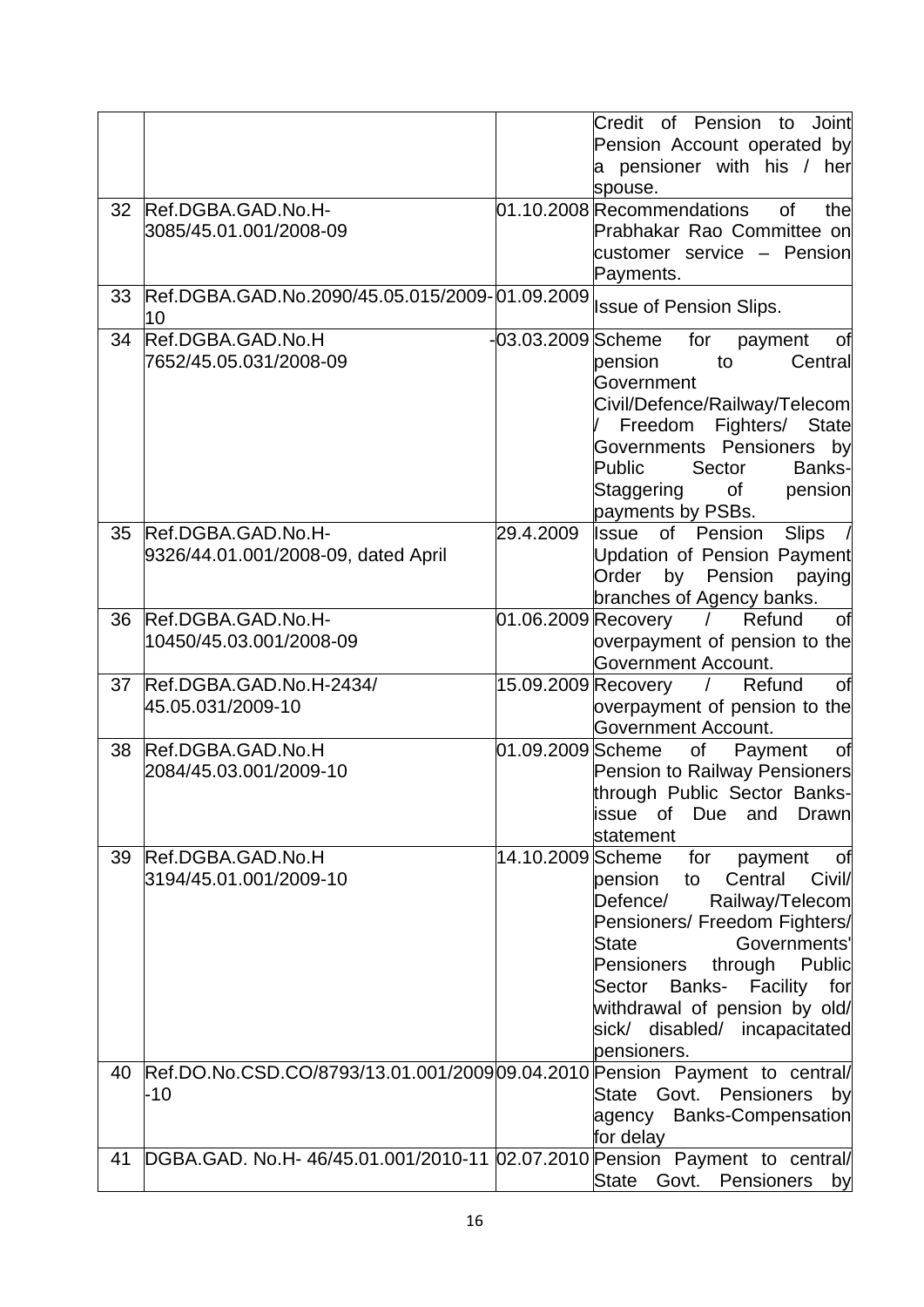|    |                                                                              |                     | Banks-Compensation<br>agency<br>for delay                                                                                                                                         |
|----|------------------------------------------------------------------------------|---------------------|-----------------------------------------------------------------------------------------------------------------------------------------------------------------------------------|
| 42 | GAD.<br>DGBA.<br>No.H-<br>6212<br>6213/45.01.001/2010-11                     |                     | & 11.03.2011 Pension Payment to central/<br>State Govt. Pensioners<br>by<br>agency Banks-Compensation<br>for delay                                                                |
| 43 | Ref.DGBA.GAD.No.H-<br>6493/45.03.001/2010-11,                                |                     | 21.03.2011 Introduction of Single Window<br>System for Reimbursement of<br>Railway Pension Payments.                                                                              |
| 44 | DGBA.GAD.No.H-74/45.03.001/2011-12                                           |                     | 05.07.2011 Introduction of Single Window<br>System for Reimbursement of<br>Railway Pension Payments.                                                                              |
| 45 | Ref.DGBA.GAD.No.H-<br>6581/45.03.001/2011-12                                 |                     | 09.04.2012 Trregularities in the Railway<br>pension payment by the public<br>sector banks                                                                                         |
| 46 | 6760<br>DGBA.GAD.No.H-<br>6762/5.01.001/2011-12                              |                     | and 13.04.2012 Pension Payment to central/<br>State Govt. Pensioners by<br>agency Banks-Compensation<br>for delay                                                                 |
| 47 | DGBA.GAD.No.H-8024<br>8026/45.03.001/2011-12                                 |                     | &06.06 2012 Introduction of Single Window<br>System for Reimbursement of<br>Railway Pension Payments.                                                                             |
| 48 | Ref.DGBA.GAD.No.H-<br>8042/45.01.001/2011-12                                 |                     | 07.06.2012 Payment of Central / State<br>Government<br>pension<br>by<br>agency banks- Settlement of<br>reimbursement<br>claim<br>for<br>pension payments made.                    |
| 49 | DGBA.GAD.No.H-562<br>&<br>2012-13                                            |                     | 563/45.03.001/27.07.2012 Introduction of Single Window<br>System for Reimbursement of<br>Railway Pension Payments.                                                                |
| 50 | Ref.DGBA.GAD.No.H-<br>1594/45.04.001/2012-13                                 |                     | 14.09.2012 Introduction of Single Window<br>System for Reimbursement of<br><b>Telcom Pension Payments.</b>                                                                        |
| 51 | Ref.DGBA.GAD.No.H-5443/<br>45.04.001/2012-13                                 |                     | 19.03.2013 Introduction of Single Window<br>System for Reimbursement of<br><b>Telcom Pension Payments.</b>                                                                        |
| 52 | Ref.DGBA.GAD.No.H-<br>7386/45.01.001/2012-13                                 |                     | 03.06.2013 Payment of pension to the<br>Central<br>Government<br>pensioners- Continuation of<br>either or survivor pension<br>account after death of<br><sub>a</sub><br>pensioner |
| 53 | Ref.DGBA.GAD.No.H-27/45.01.001/2014-01.07.2014 Redressal of Grievances<br>15 |                     | of<br>Pensioners                                                                                                                                                                  |
| 54 | Ref.DGBA.GAD.H.2529/45.01.001/2014-<br>15 dated December 09, 2014            |                     | 09.12.2014 Submission of a digital<br>lifel<br>certificate based on Aadhaar<br><b>Biometric Authentication</b>                                                                    |
| 55 | Ref.DGBA.GAD.No.H<br>4054/45.03.001/2014-15                                  | 13.03.2015 Recovery | Refund<br>of<br>$\sqrt{2}$<br>overpayment of pension to the                                                                                                                       |